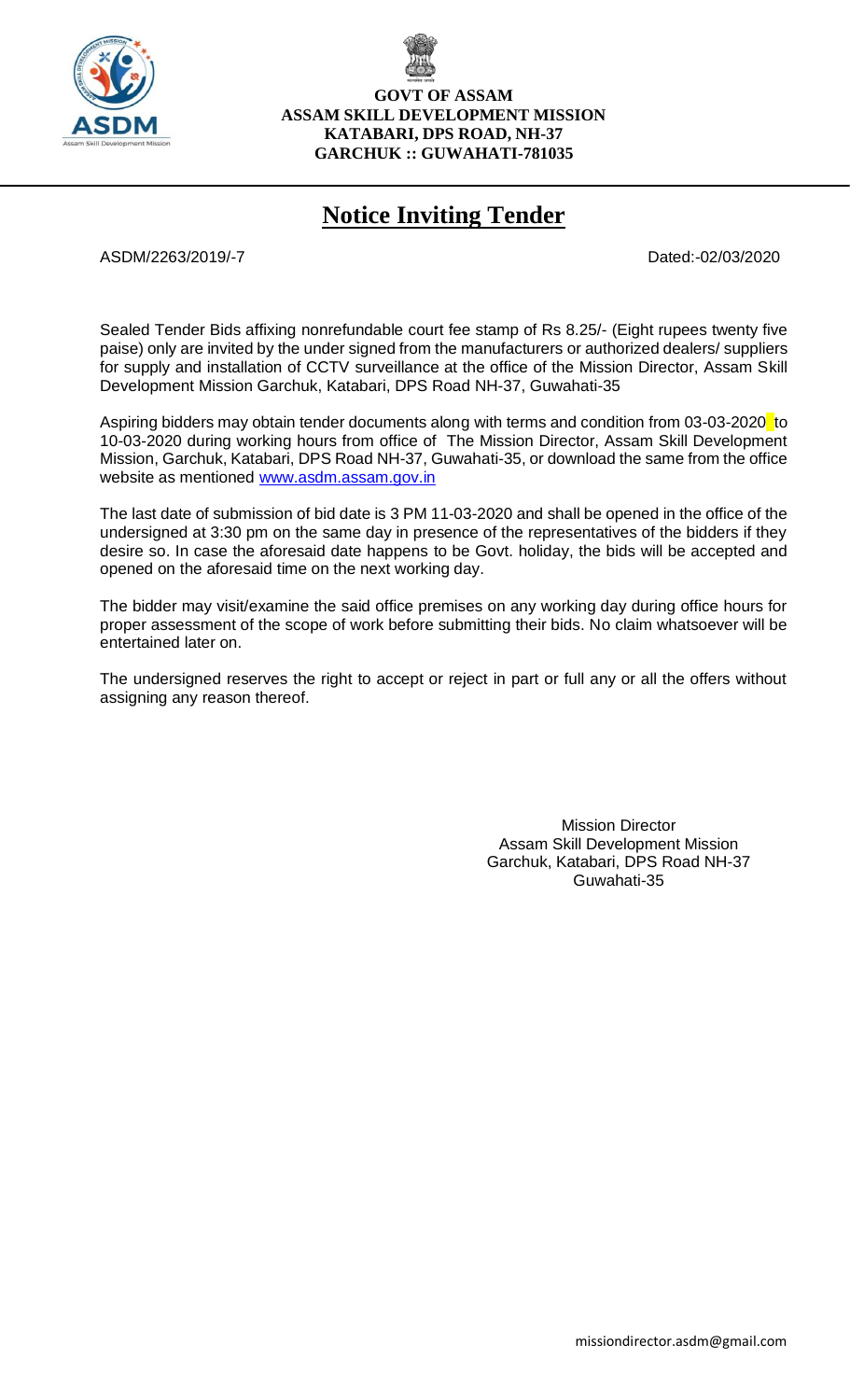

# TENDER DOCUMENT FOR **CCTV SURVEILLANCE SYSTEM**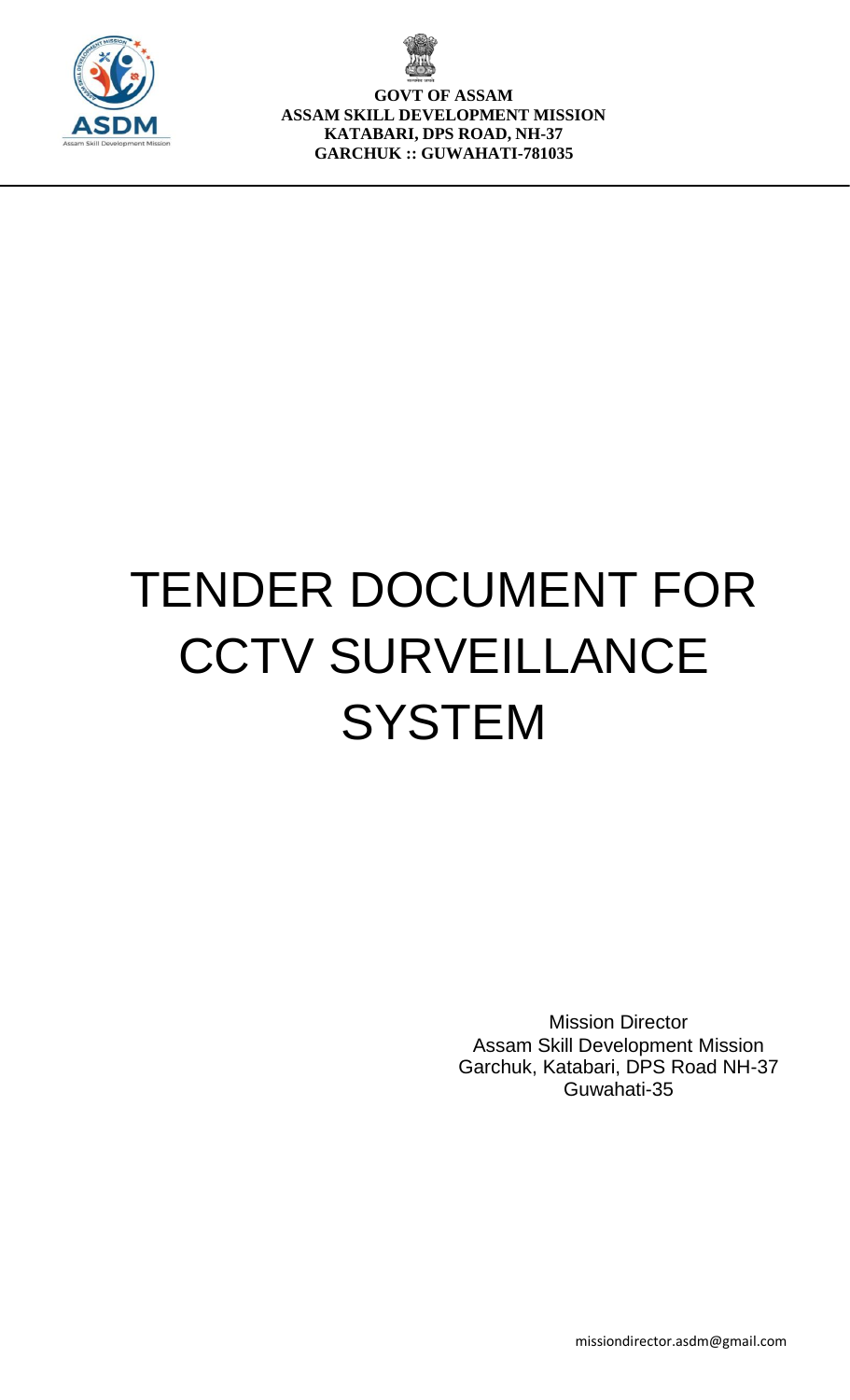

#### **TENDER DOCUMENTS**

Tenders are invited for supply installation, commissioning, trail run warranty services of CCTV surveillance system of reputed brand to be installed at the office of the undersigned in two bids system, **PART-I** is Technical Bid, and **PART-II** is Financial Bid. Both the offer shall be in two sealed envelopes super scribing phrase (1) "Technical Bid" / "Financial Bid", (2) Name of the Firm, (3) Reference of Tender notice, etc. Both the envelopes will be kept in sealed envelope super scribing (1) Name and address of the firm, (2) Reference number of the tender notice, and shall be addressed to "The Mission Director, Assam Skill Development Mission, Garchuk, Katabari, DPS Road NH-37, Guwahati-35".

Specifications of CCTV surveillance system is furnished at **Annexure –I**.

#### **01. PART-I (TECHNICAL BID)**

The Technical Bid must accompany with the following Documents, each page of which must be signed by the bidder with stamp affixed.

- 1) Non-refundable court fee stamp of Rs. 8.25/- (Rupees eight and twenty five paisa) only to be affixed to the tender.
- 2) Earnest money deposit of 2% of the quoted amount in the form of Demand Draft in favour of "Assam Skill Development Mission" payable at Guwahati drawn in any branch of Nationalized Bank or any other Scheduled Commercial Bank. The validity of the EMD should be one year.
- 3) PAN and GST registration certificate.
- 4) Technical specification of CCTV surveillance system along with Technical literature / leaflet shall be submitted.
- 5) Brand name of the product offered should be mentioned, which must meet the technical specification given in **Annexure-I.**
- 6) Manufacturer License/Dealership/Distributorship Certificate for each item quoted from the competent authority/principal manufacturer.
- 7) Cliental list of Bidder along with details and supporting documents.
- 8) Warranty for minimum 3 years from the date of installation.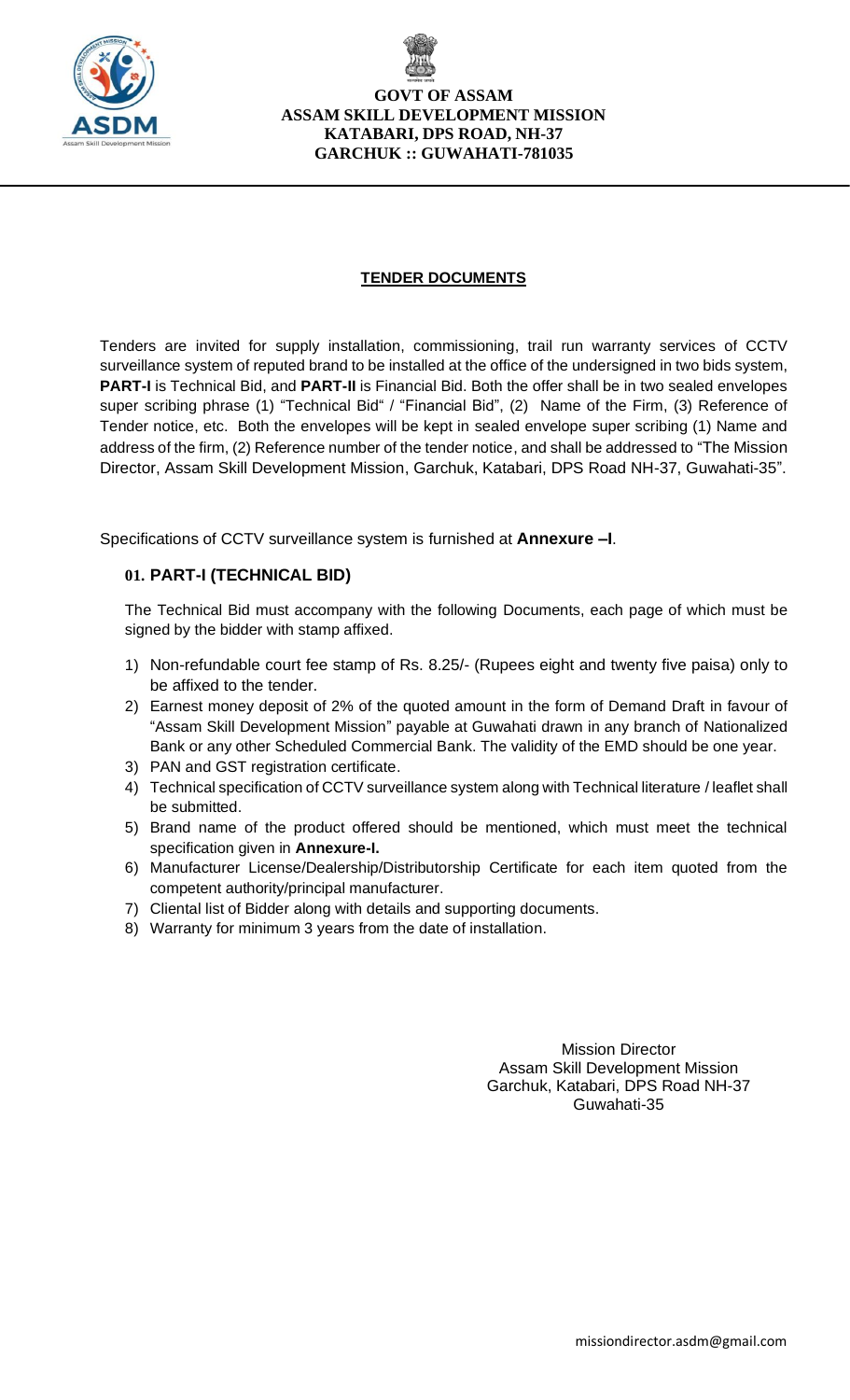

#### **02. PART-II (FINANCIAL BID)**

- **1.** Rate (Both Figures and Words) and amount against each machineries/equipment/accessories is to be filled up in bill of quantities.
- **2.** Price shall be inclusive of all taxes, duties, packing & forwarding, freight, installation & commissioning, trial run, etc. The prices for all other accessories/ cables are to be quoted separately.
- **3.** Price Bid of only those tenderers whose offer are found technically suitable after scrutiny shall be opened for further evaluation as per recommendation of purchase/selection committee.
- **4.** Price of all items required under the specification should be included in the Financial Bid and no supplementary price offer will be entertained.

#### **GENERAL TERMS & CONDITIONS OF TENDER:**

- **1.** The Rate quoted should indicate the detailed breakup like basic price GST, Freight, etc.
- **2.** Non Conformity of technical specification will lead to outright rejection of the offer.
- **3.** Manufacturer/Authorized Dealer shall be responsible for all services relating to execution/commissioning, trial runs, etc. during warranty period.
- **4.** The Bidder/Vendor should visit the site location to assess the exact requirement of the work.
- **5.** Tender, addressed to the Mission Director, Assam Skill Development Mission, Katabari, Garchuk, can be submitted either in person or through Registered Post/Speed Post/Courier. The date and time of receipt of offer shall be reckoned as the Date & Time of Submission of the offer at the office of the Mission Director, Assam Skill Development Mission, Katabari, Garchuk, Ghy-35.
- **6.** The department shall not be responsible for any delay including postal delay in submitting the offer as such, any request for accepting offer after the due date and time shall not be entertained.
- **7.** Manufacture/Authorized Dealer/Supplier shall be responsible for all services relating to machineries/equipment supplied during warranty period.
- **8.** Machinery/Equipment, accessories, etc. with ISI Mark shall be given preferences.
- **9.** Non submission of documents along with the tender as laid down may entail rejection of the tender.
- **10.** The Tender Evaluation Committee reserves the right to accept or reject any or all the tenders without assigning any reason thereof.
- **11.** Committee in its discretion may divide the work among several tenderers.
- **12.** Submission of tender by the tenderer implies that he has read the instruction in the Tender Documents, the general condition of the Contract and has made himself aware of the scope and the specifications of the work to be executed and accepted all Terms & Conditions.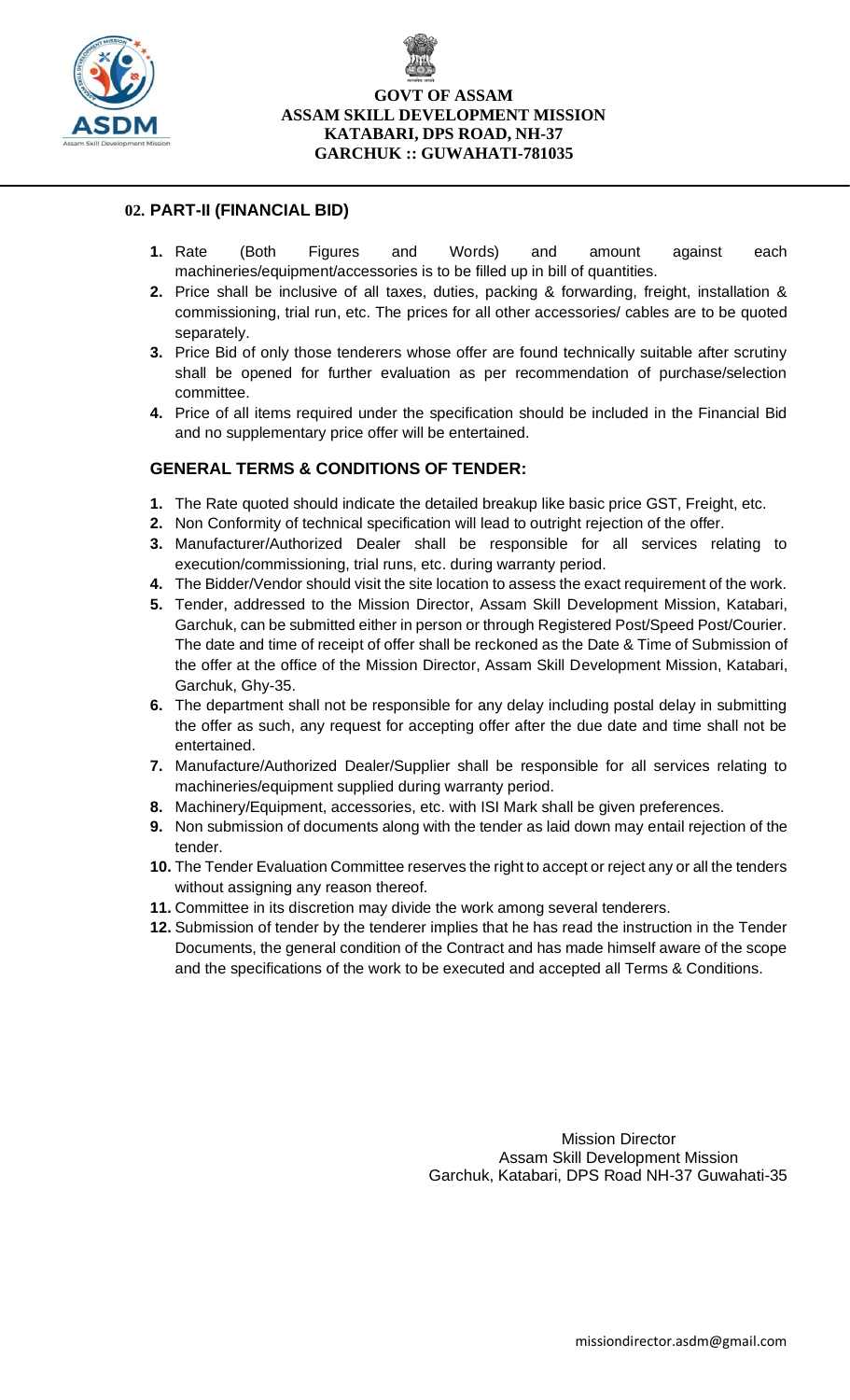

#### **COMPLETION PERIOD OF WORK:**

The entire work of supply, installation and commissioning along with successful trial run of the CCTV Surveillance will have to be completed within 3 (three) weeks from the date of award of the Work Order.

**WARRANTY PERIOD:** Minimum 3 (three) years warranty should be offered against each machinery/equipment by the Bidder from the date of commissioning of machinery/equipment.

**VALIDITY OF OFFER:** The offer shall remain valid for a period of 1 (one) Year from the date of submission of offer.

Earnest money so paid will be released or returned as the case may be to the unsuccessful tenderer after the award to the work is finalized. No interest will be payable on EMD submitted.

For successful bidder the earnest money will be retained as security deposit upto Warranty period or a period of 12 (twelve) months, whichever is less.

Awarding the supply order to the successful bidder is subject to the availability of fund. The undersigned will not be responsible for advance floating of tender. The tender submitted by the Telex/Telegram/Fax/Email, etc. shall not be considered. Conditional tender shall not be accepted. Canvassing in any form will entail disqualification / rejection of the tender offer.

The undersigned reserves the right to accept / reject any or all tenders (including the Lowest) without assigning the reason whatsoever.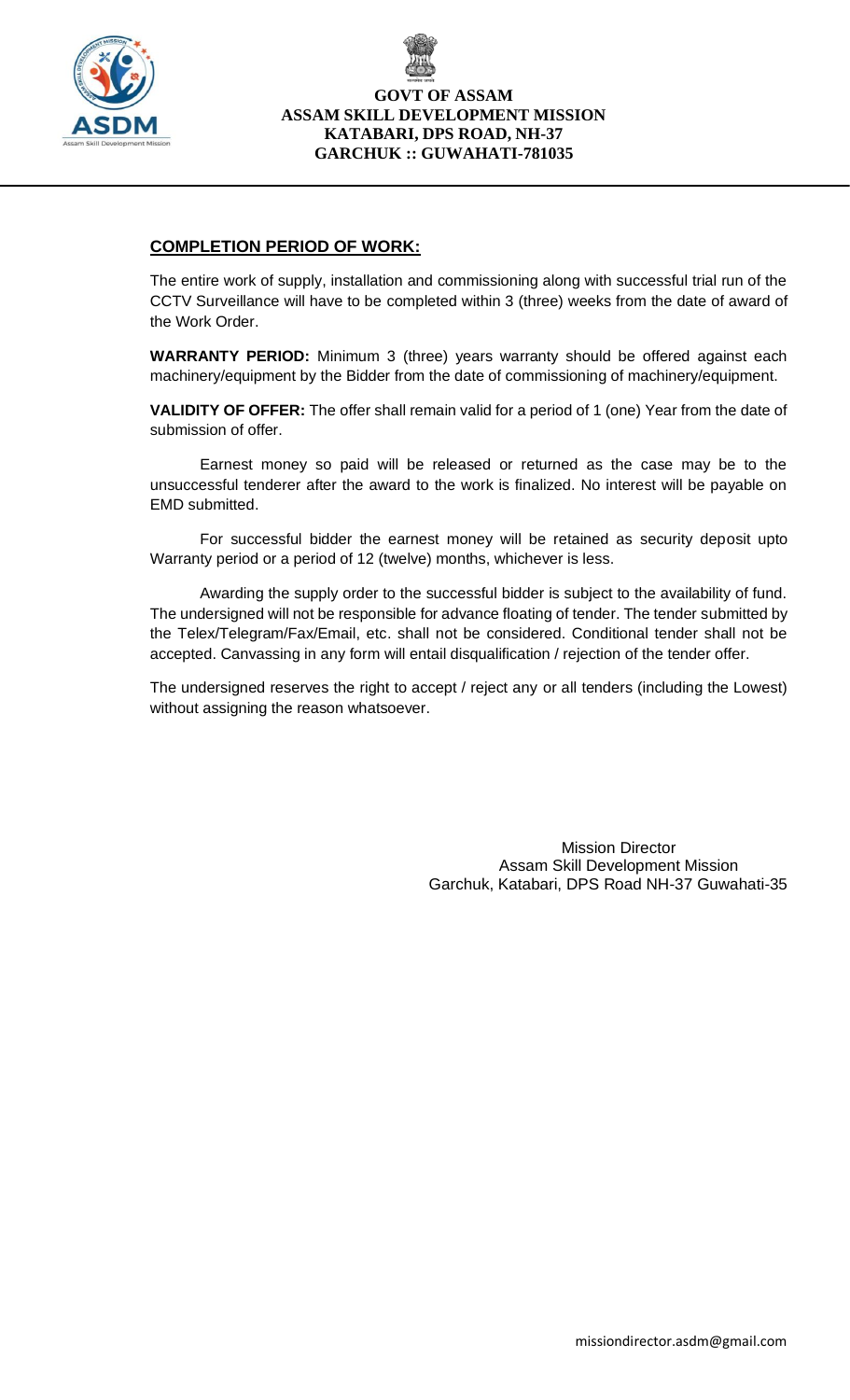

## **ANNEXURE-I**

## **TECHNICAL SPECIFICATION**

### **1. C.C.T.V (Branded)**

| SI<br>No.      | <b>Particulars</b>              | Specification                           | Quantity | Units | <b>Basic</b><br>Rate | Total<br>Amount<br>(Inclusive of<br>all taxes) |
|----------------|---------------------------------|-----------------------------------------|----------|-------|----------------------|------------------------------------------------|
| $1 - A$        | Camera -5 Nos.                  | Dome HD Camera<br>(Branded) Day & Night |          |       |                      |                                                |
| $1 - B$        | Camera - 7 Nos.<br>(Bullet HD)  | Dome Camera<br>(Branded) Day & Night    |          |       |                      |                                                |
| $1-C$          | PTZ Camera-1<br>no,             | Dome Camera<br>(Branded) Day & Night    |          |       |                      |                                                |
| 2              | Image Sensor                    | 1/3" ex view HDD<br><b>CCD</b>          |          |       |                      |                                                |
| 3              | <b>Effective Pixel</b>          | 976 (H) x 582 (V) / 2<br>M.P            |          |       |                      |                                                |
| 4              | <b>Scanning Mode</b>            | 2.1 Interline scan                      |          |       |                      |                                                |
| 5              | <b>Scanning Area</b>            | 3.7 (H) $\times$ 2.7 (V)                |          |       |                      |                                                |
| $\overline{6}$ | Horizontal<br><b>Resolution</b> | 650 TVL-color (30<br>IRE)               |          |       |                      |                                                |
| $\overline{7}$ | Minimum<br>Illumination         | 1.3 wide                                |          |       |                      |                                                |
| 8              | Signal to noise<br>ratio        | More than 62 db.                        |          |       |                      |                                                |
| 9              | <b>White Balance</b>            | <b>ATW</b>                              |          |       |                      |                                                |
| 10             | Auto Gain<br>Control            | Always On                               |          |       |                      |                                                |
| 11             | <b>Back focus</b><br>adjustment | ABF light control                       |          |       |                      |                                                |
| 12             | ALC/ELC<br>synchronization      | Internal/Multiplexed                    |          |       |                      |                                                |
| 13             | Lens                            | 3.6 x variable focal<br>length          |          |       |                      |                                                |
| 14             | Day & Night                     | IR cut filter with auto<br>switch       |          |       |                      |                                                |
| 15             | <b>Focal Length</b>             | 2.8mm x 12mm                            |          |       |                      |                                                |

#### **Digital Video Recorder (Branded)**

| <b>SI</b><br>No. | <b>Particulars</b>      | Specification     | Quantity | <b>Units</b> | <b>Basic</b><br>Rate | <b>Total Amount</b><br>(Inclusive of<br>all taxes) |
|------------------|-------------------------|-------------------|----------|--------------|----------------------|----------------------------------------------------|
| 1                | No of DVR               | 1 No. (Branded)   |          |              |                      |                                                    |
| $\overline{2}$   | Analogue Video<br>Input | 16 channel        |          |              |                      |                                                    |
| 3                | Video<br>Compression    | H-2640            |          |              |                      |                                                    |
| 4                | <b>Pixel Memory</b>     | 704 (H) x 576 (V) |          |              |                      |                                                    |
| 5                | <b>Hard Disk</b>        | Up to 6 TB        |          |              |                      |                                                    |
| 6                | Audio<br>Compression    | G711              |          |              |                      |                                                    |
| $\overline{7}$   | <b>Frame Rate</b>       | 25 fps            |          |              |                      |                                                    |
| 8                | Alarm in                | 16 Channels       |          |              |                      |                                                    |
| 9                | Real time               | 4 CIF             |          |              |                      |                                                    |
| 10               | Recording               | Up to 30 Days     |          |              |                      |                                                    |

missiondirector.asdm@gmail.com